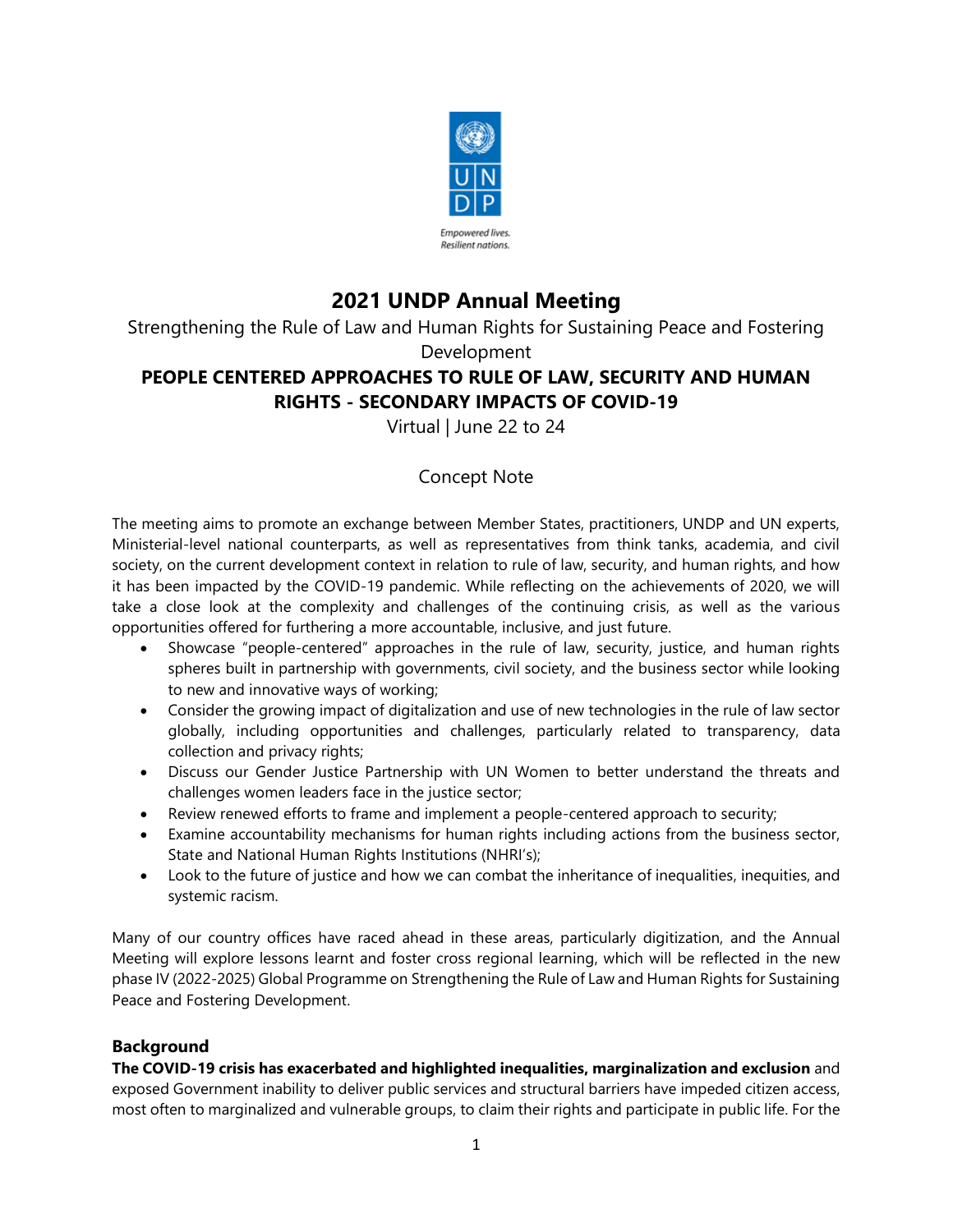first time since 2001<sup>1</sup>, the majority of the global population (54%) live in autocracies. Civic space, long considered a fundamental component of open and democratic societies, remains in decline. CIVICUS report that 87 per cent of the world's population do not enjoy open societies and the COVID-19 pandemic has resulted in more strain being placed on civic space and human rights across all contexts. In 2020, we saw people from diverse backgrounds and across generations united–locally, nationally and globally–to demand less exclusion and oppression and more rights and accountability. Lockdown measures initially slowed the protest surge, but by April 2020 new anti-government protests were occurring every four days.<sup>2</sup> The groups hit hardest by the pandemic are the same groups that have long-experienced **systemic discrimination and exclusion**. Faced with growing social unrest, many governments responded by using laws, measures, and physical force to supress unwelcome public dissent. As the pandemic continues, the relationship between governments and their populations are becoming increasingly strained.

The pandemic has brought to the forefront new ways of working and is an opportunity to reinforce a **people centered, human rights-based approach** for our work in the rule of law and human rights spheres. Looking ahead, our work towards supporting more just, inclusive, and responsive structures and systems, must be grounded in respect for human dignity and human rights as articulated by **the Secretary-General's Call to Action on Human Rights<sup>3</sup> .** The demand for better justice and security institutions must be met by more accountable, responsive and 'people-centered' approaches ensuring that no one is left behind. The current crisis has forced us to rethink how we **deliver justice services** using new technologies and digital support while simultaneously safeguarding rights and freedoms.

The crisis has exacerbated pre-existing justice gaps, such as effectively addressing Gender Based Violence and implementing institutional reforms that improve the quality and breadth of justice services. The crisis in conjunction with rising social movements have created an urgency to addressing these systemic inequalities and delivering a new social contract responsive to our new social context. This includes addressing the issues emanating from the current crisis, such as **gender inequality, threats to women leaders and discriminatory practices**. 2020 has forced us to reconsider old ways of working and ensuring a people centered approach when striving for peace and prosperity. We recognize the need to engage with the **business sector and national human rights systems to support accountability, respect, and enforcement of human rights.**

The **Sustainable Development Goals** — which are underpinned by human rights and respect for the rule of law — provide the framework for more inclusive and sustainable economies and societies. UNDP recognizes that the SDG's rely on governance systems which are inclusive, accountable, and responsive. At the same time, the means and methodologies of governance systems are rapidly transforming through advancements in the digital sphere and by the changing terrain of communication. Strengthening security to prevent and address new forms of violence within the rule of law and in full respect of human rights law and principles is fundamental. UNDP has developed a people-centered approach to security in partnership with security experts, human rights bodies and justice practitioners, which aims to support national stakeholders to reduce conflict-related deaths and all forms of violence within broader stabilization, peacebuilding and recovery initiatives. UNDP also supports those willing to exit armed groups and violence so former members can reintegrate peacefully into civilian life, with due regard to justice and accountability.

<sup>1</sup> V-Dem Institute. Autocratization Surges–Resistance Grows Democracy Report 2020. https://www.v-

dem.net/media/filer\_public/de/39/de39af54-0bc5-4421-89ae-fb20dcc53dba/democracy\_report.pdf

<sup>2</sup> Carnegie Global Protest Tracker

 $^3$  The Call to Action highlights 7 thematic areas for action which highlights where concerted system-wide and individual efforts within the UN are needed to achieve a 'quantum leap' in progress or avert backsliding in human rights. UNDP platforms, presences and programmes are critical to the Call to Action and UNDP been at the centre of support to implementation of the Call to Action.